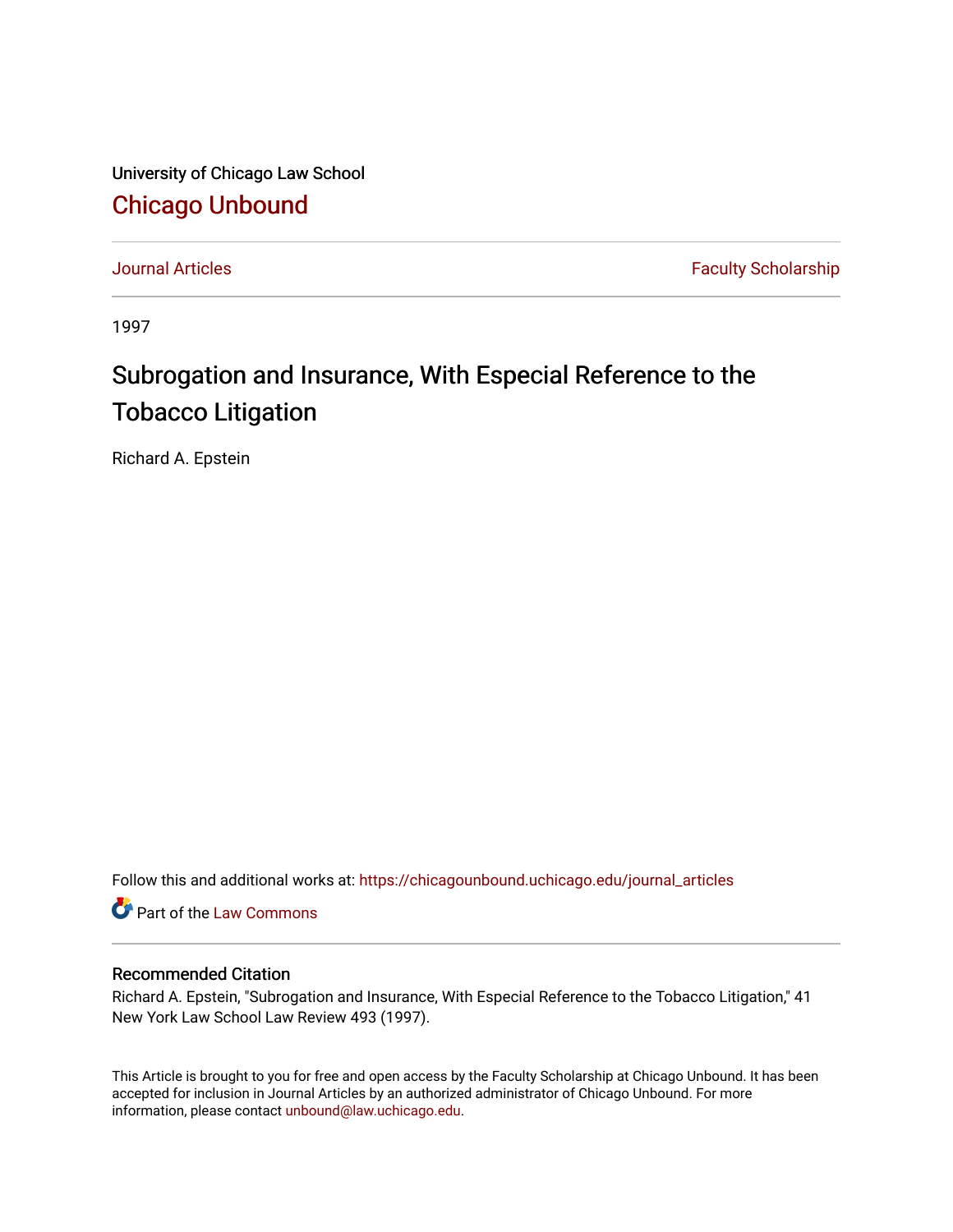## SUBROGATION AND INSURANCE, WITH ESPECIAL REFERENCE TO THE TOBACCO LITIGATION

## RICHARD A. EPSTEIN, THIRD PANELIST<sup>\*</sup>

I must confess that Mr. Scruggs's presentation absolutely blew my mind away. It was a virtuoso performance from which I have learned the new definition of fairness. Fairness is a one-way transfer of wealth from those who pay to those who receive it. But first a disclaimer. I have worked with Philip Morris on a variety of tobacco cases for a long period of time. When I appeared on this panel I was not planning to speak about this topic. In light of what has been said, I will go on with my general remarks, some of which do cover this issue of subrogation. I will steer away, at least for the beginning, from the actual controversies that beset us and concentrate on remarks that address the role of third-party insurance for the defendant, before addressing the now controversial questions of subrogation, which involve claims against a plaintiff by his insurers.

In thinking of the two-party suit, the first question we ask ourselves concerns the position of the defendant in the lawsuit. Normally when liability rules are crafted, the standard common law methodology first requires us to figure out the merits of the underlying case. When that is done, the defendant then figures out its exposures under the applicable law. Collective decisions about liability are made first; thereafter private decisions about insurance follow. The insurance company will supply the defendant with services, such as the defense obligation, and various kinds of coverages. The theory is that the service obligation will be supplied at lower cost and greater reliability when it is tied to the provision of insurance than would otherwise be the case. The basic coverage obligation in turn insulates the firm from the real downside that comes from large hits. Essentially, insurance normalizes and equalizes the flow of expected returns over future periods. One consequence, perhaps unintended, of insurance is that it could easily influence the way in which courts and juries think about underlying liability issues. Once judges and plaintiffs' lawyers understand that insurance is available, they will use it as a reason to increase the scope of liability. The traditional relationship now works in reverse. First the insurance coverage is understood, and then the liability is expanded in response. The presence of insurance expands the class of insurable wrongs.

The role of insurance in shaping liability is a serious question, but it covers only one side of the relationship. Equally important is the symmetrical issue for plaintiffs. It is not only defendants who can get

<sup>\*</sup> James Parker Hall Professor of Law, University of Chicago Law School.

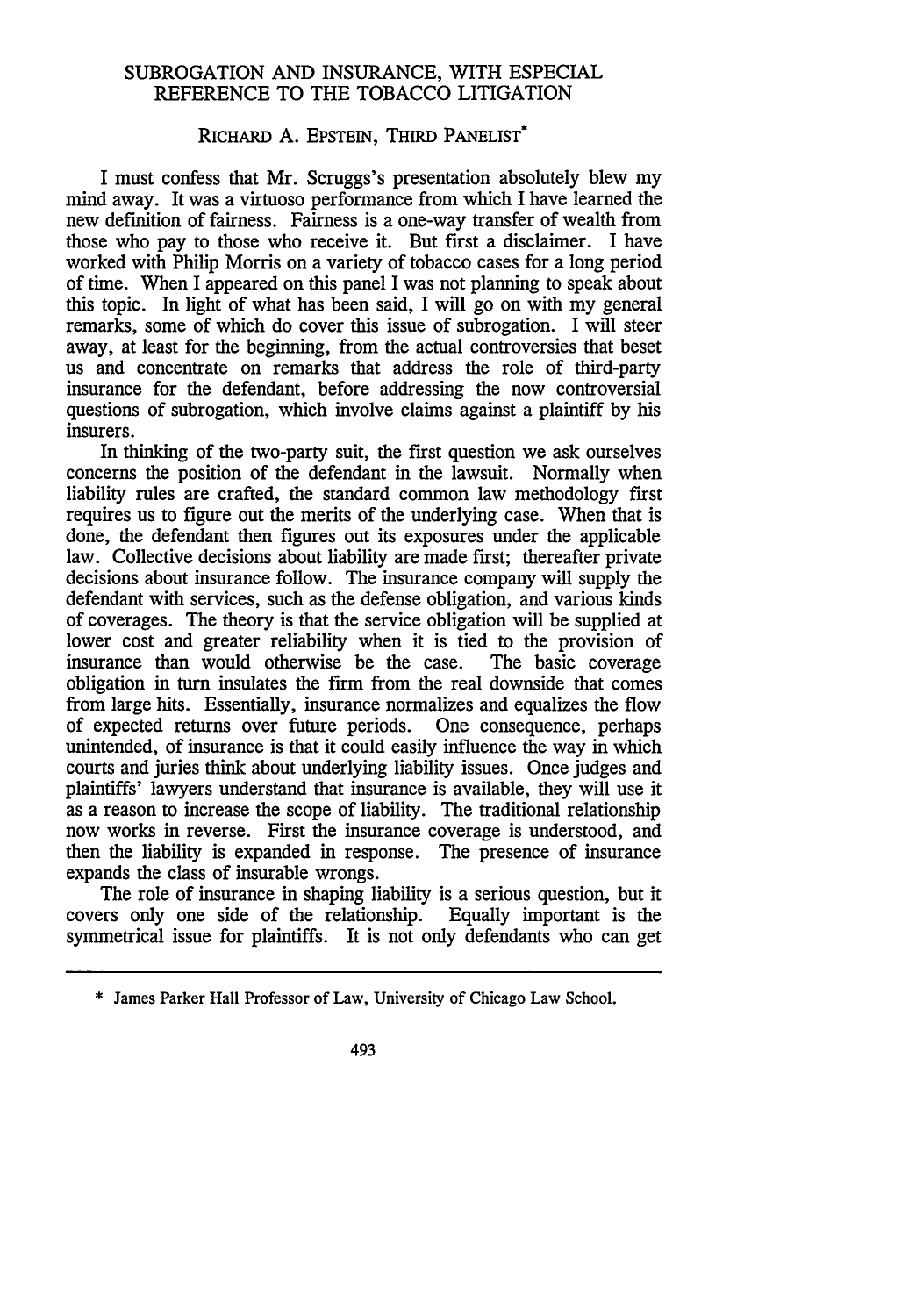insurance, but also plaintiffs. Sometimes, as we just learned, that insurance comes in the form of Medicare and Medicaid. What typically happens, for example, is that the patient of a physician who is faced with certain kinds of risks asks himself what kinds of protections he would want against those risks. Generally, most people understand that there is a diminishing marginal rate of utility to money. At the same time, they are very worried about certain kinds of adverse consequences, and they are willing to take some of the money that they would have had at their disposal in good times and to put it aside so that it will be available for use in bad times. So they buy health insurance to try to maximize their expected utility over all anticipated states of the world for all future periods. The incentives here are similar to those that guide the defendants in their decisions to purchase liability insurance.

First-party insurance over all its lines is a big industry. It is probably bigger than the liability lines of coverage when property damage, including that from catastrophic losses-hurricanes, tornadoes, floods-are taken into account, along with disability and health insurance. By any standard this is not a trivial part of the market. The thorniest legal problems arise at the intersection of this first-party market with the thirdparty liability market. That overlap arises because many of the people who are insured under various public and private programs also lead dual lives as tort plaintiffs. The puzzle, or the squabble, then, crystallizes over the prospect of overinsurance. More concretely, what happens when two sources of recovery are available to an injured person, one from the firstparty insurance company and the second from the particular tort defendant and its insurer, if any.

The mechanics of this relationship have proved very difficult to work out. The controversy is less concerned with poverty, and more concerned with apparent abundance. When viewing the situation at the back or "wrong" end-that is, ex post--how many people would, by virtue of being injured and getting full compensation from a tort defendant *and* medical expenses from a first-party insured, feel they are now "better off" than if they had never been injured before? The answer is in a sense paradoxical. Most people would rather never be injured, even if they had to forego benefit from a dual recovery. But at the same time, the relevant question is whether they would, before the accident took place, choose to indulge at their own expense in a system that promised them this double recovery. The evidence from contracting behavior seems pretty clear. Most people do not want to pay for double coverage of this sort. Since they do not want to throw away the more substantial tort remedy when it is available, they often strike deals in which they forgo the first-party insurance that they would otherwise be entitled to receive. Since tort payouts often take longer to obtain than first-party coverages, the deals become a bit more complicated. The individual gets his first party insurance pending the outcome of the tort litigation. If that proves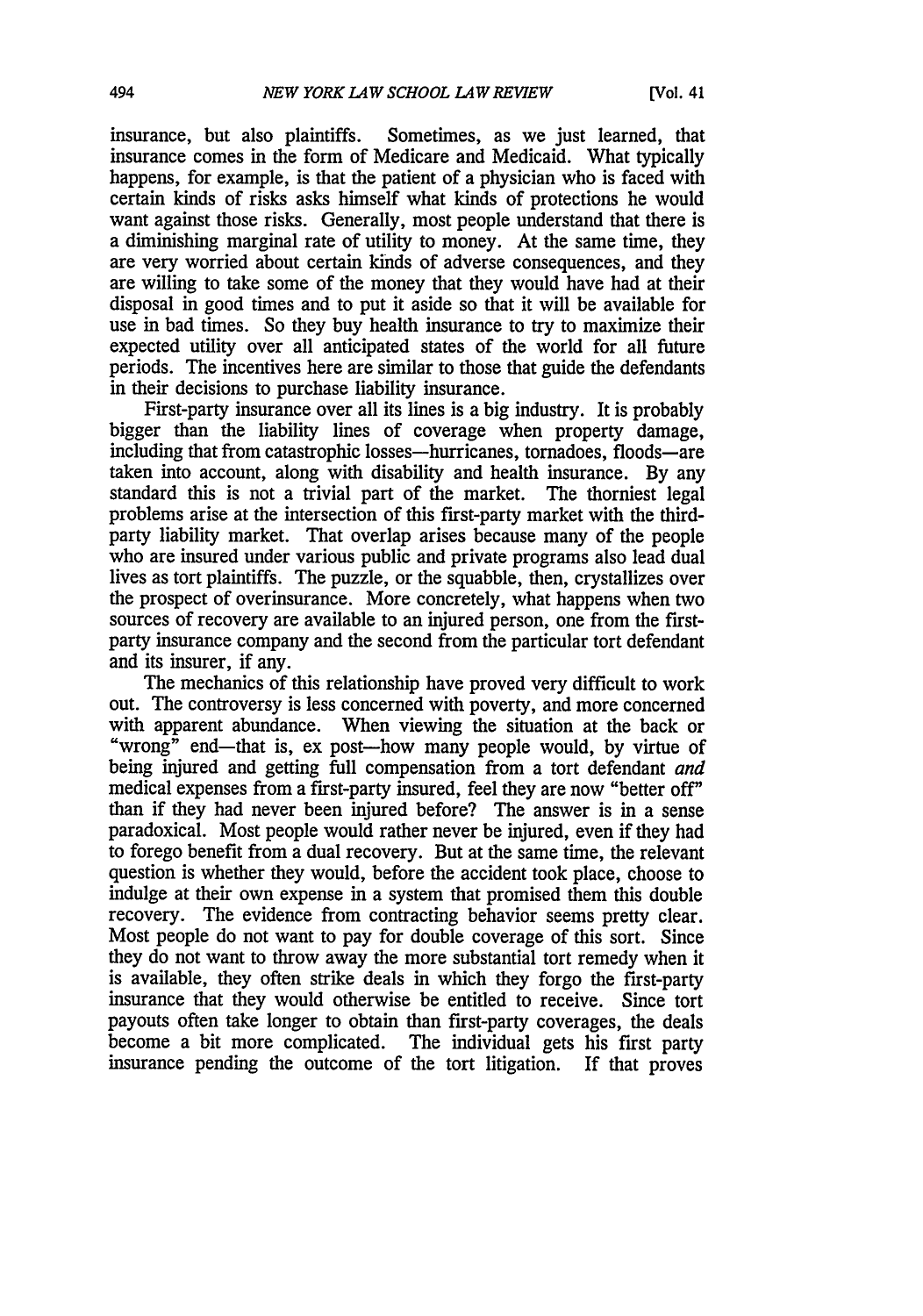successful, then it is under a duty to reimburse the first-party health insurer for all or some predetermined portion of the medical expenses that have already been paid out on his behalf. So a large cottage industry develops to determine the conditions under which that reimbursement is required. Thus the law of subrogation is born.

The scope of these arrangements is, moreover, not limited to reimbursement after the tort recovery is obtained. Equally important are decisions that determine the pattern of behavior prior to any tort recovery. Does the injured individual or first-party insurer control the suit? Do they split authority, and if so how? Who gets what kind of priority over the recovered money. Recall that the ordinary tort suit involves pain and suffering, which is normally not compensable by first-party insurance. It also involves lost earnings which may be offset by disability insurance. And finally, it covers the medical expenses, which are typically the object of health insurance. Generally speaking there is no case for having the first-party insurer recover for pain and suffering, which it did not bear. But on the other hand, two items dividing the proceeds is more difficult. Sorting out the nature of the recovery is a hard task to do in the abstract. It seems that the right approach to this knotty problem is to let the two parties—the subrogee, as it is sometimes called, and the victim—work out between themselves a particular agreement that deals with each and every portion of the tort recovery. And just that is done in many cases.

I can predict what the priorities in distribution would look like. For the most part, it would end up with the insurance company getting back its money first, not because it is the dominant and more powerful party-that is not an argument that works well in competitive markets-but, rather, because from an ex-ante perspective, people are generally more concerned with their out-of-pocket expenses than they are with their pain and suffering. They are trying to control their out-ofpocket expenses, and if they can reduce the front-end rates associated with obtaining a given level of health coverage, generally speaking, they will be prepared to sacrifice double recovery in a few cases for lower rates across the board.

Once a case goes into litigation, however, one's view of the merits and the justness and, I dare say, the "fairness" of the subrogation rules starts to differ, as Mr. Scruggs's presentation makes all too evident. Injured parties have peeked around the veil of ignorance, and they now endorse state intervention on noncontractual principles to upset the subrogation arrangement. These meddlesome activities are often disguised as "equitable" remedies that allow persons who enter into contracts on one kind of arrangement to repudiate that deal, and to keep the money that they promised to pay over at the inception of the arrangement. It amounts to treating a contractual obligation as an option not to honor the insurance contract.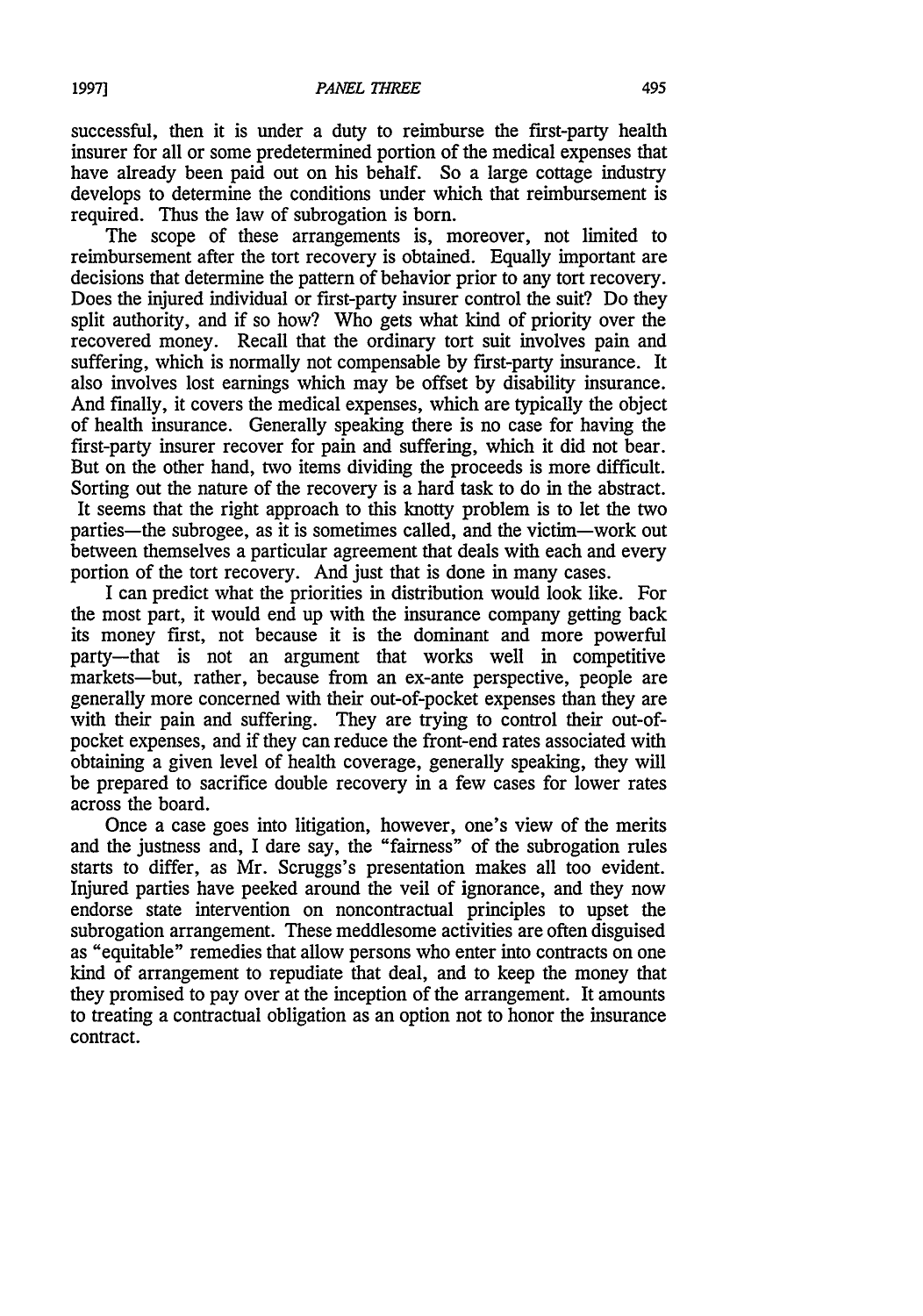I have been involved as a lawyer consultant for subrogees in the breast implant cases. The entire episode was highly instructive because it casts traditional plaintiffs into the role of defendants. Their attitude is that they do not have to worry about obligations under subrogation contracts. They are simply annoyances. The subrogees should not be allowed to enforce their rights as parties to the underlying litigation. The cooperation their rights as parties to the underlying litigation. obligations of the first-party insureds do not count. Disclosures need not be made to prospective plaintiffs that their recoveries may be subject to subrogation obligations. Massive resistance was in fact the order of the day. How unfortunate! In a world which generates enough contention under the tort system-as it exists in terms of controversies between strangers—the only sound principle that one can deal with in these cases, when looking at the plaintiff's side, is to allow the initial agreement to control, both with respect to the control of the litigation and the distribution of the proceeds, whether the money comes through litigation or settlement.

Now, that is the issue that must be resolved between the subrogee and its insured, the plaintiff. But what about their joint position against the defendant? Here the main objective of these two parties, as plaintiffs, is cooperation that allows them to achieve a jointly favorable outcome against the defendant whether by litigation or settlement. In order to do that they must reduce their costs in order to maximize the potential gain. And if they fail to do so the entire litigation could easily founder on the rocks of internal conflict.

So far we are dealing with the usual matter of tactics and strategy which assume that the defenses legally available to the defendant are neither increased nor reduced by any agreement that the subrogee reaches with its insured. If I were to live in subrogee heaven, however, I should like very much to eliminate that restriction with the stroke of a pen. I would therefore be very eager to enter into a contract with my insured which goes something like this: "In the event that you get injured, I may sue the other party, and any defense that he has against you he will not have against me." In this way, I can recover everything from him and not have to worry about meddlesome defenses like preemption, contributory negligence or assumption of risk.

Achieving that position is the closest that any lawyer could come to the alchemist's dream of turning dross into gold. And that precisely is Mr. Scruggs's position.<sup>1</sup> What happens, as he says, is that governments, both state and federal, have proved utterly incapable of administering and controlling their Medicare and Medicaid budgets. Yet the question of direct reform is painful and is sure to counter political resistance from

*<sup>1.</sup> See* Richard F. Scruggs, *Tobacco Litigation: A Problem that Needs a Solution,* 41 N.Y.L. SCH. L. REv. 487 (1997).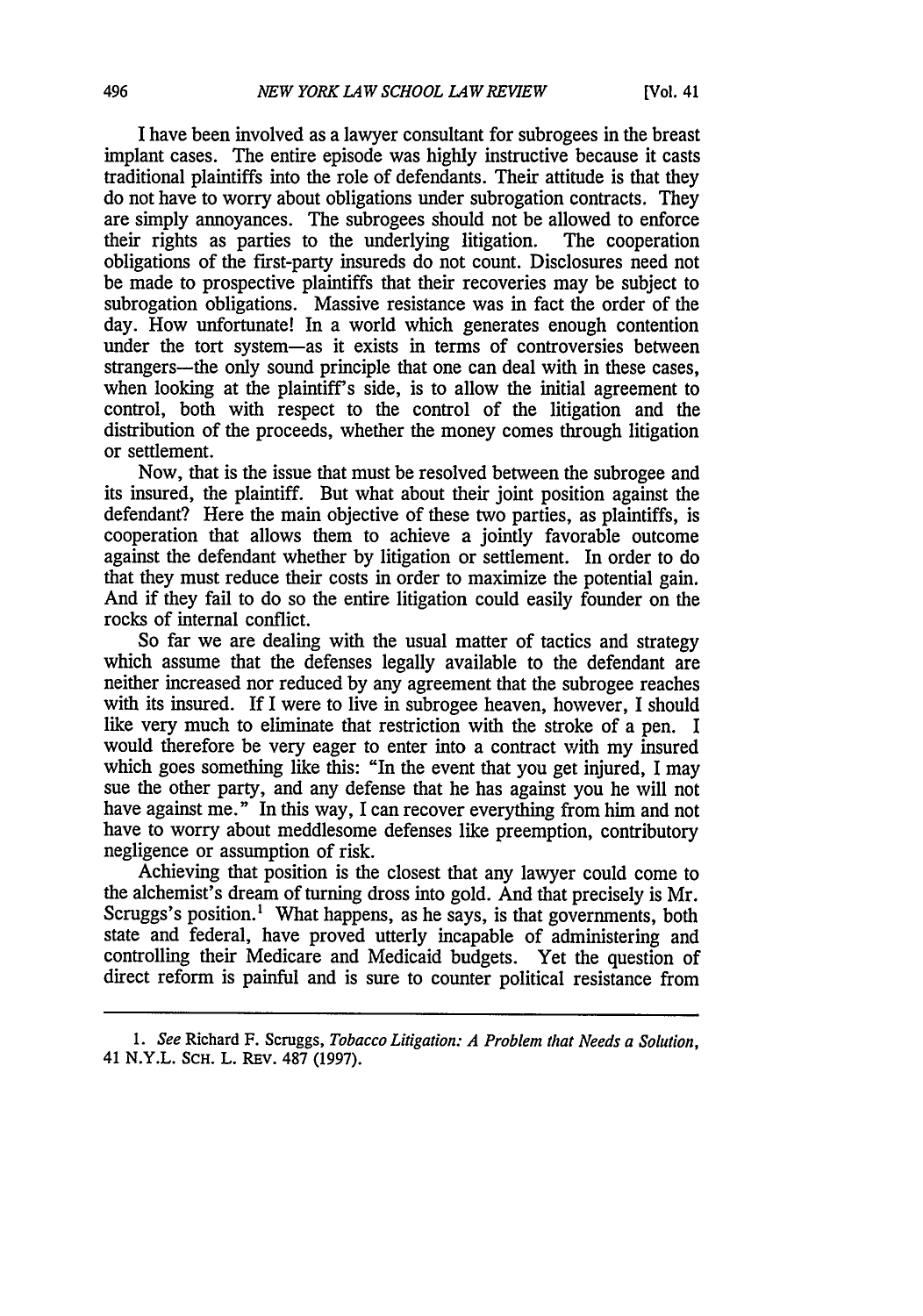well-oiled interest groups that profit from the continued downward spiral of these programs. But there is a light at the end of the tunnel. The more inept the management of these programs, the more substantial the recoveries they should obtain from the tobacco companies for tobaccorelated illnesses. They achieve this winsome result by persuading state legislatures or state courts that their subrogation agreements with their patient base should read: "We will pay your medical expenses on the condition that none of those meddlesome defenses that could have been asserted against you can be asserted against us."

I am going to have to make a confession now. I studied legal history at Oxford. I am one of the few people who actually teaches Roman law. To describe Mr. Scruggs's position on tobacco as "revisionist" of the established legal position would be, I think, to flatter it unduly. I think one can look through the length and breadth of the common law and the civil law and find it utterly barren of any indication that the assignment of a claim from *A* to *B* allows *B* to ignore contractual defenses that *C* could assert against *A.* The basic common law rule has always been (both in law and in equity, for on this point "equity follows the law,") that an assignee always takes subject to defenses. And surely it could never be otherwise if the alchemist's dream is to be foiled. Worried about the statute of limitations, a setoff, a breach of condition, a statutory defense, no matter. Sell the claim to the right third party and these defenses will all vanish. The risk of strategic behavior between plaintiffs and subrogees is so manifest that I am not aware of any precedent in any court, statute, or treatise, which countenances this brash maneuver. The legal theory, such as it is, depends on the fertile imagination of Mr. Scruggs and one of his most distinguished legal advisors, Professor Laurence Tribe. It has no known origins anywhere else.

Mr. Scruggs must recognize that the basic tidal wave of precedent is against him, so he has to work hard to explain why his case is distinctive. And he claims that the state is under a legal obligation to supply medical care and thus should not be treated as a "mere volunteer." But this argument surely fails. The first point is that the "mere volunteer" rule makes eminently good sense. It cannot be the case that *A* can recover a fortune from *B* by first paying for C's medical bills. What *A* gets from *B,* what the state gets from its Medicare and Medicaid patients, is an assignment of their causes of action against the tobacco companies, which in turn are subject to defenses, just as the traditional law of subrogation provides.

But it will then be said that Medicare and Medicaid are different because federal obligations mandate that states expend their resources to counteract the harmful effects of smoking. So states are not mere volunteers after all. Rather they are acting under some external obligation. But again the argument misses the point. The obligation in this case is imposed by a third party, the United States government. As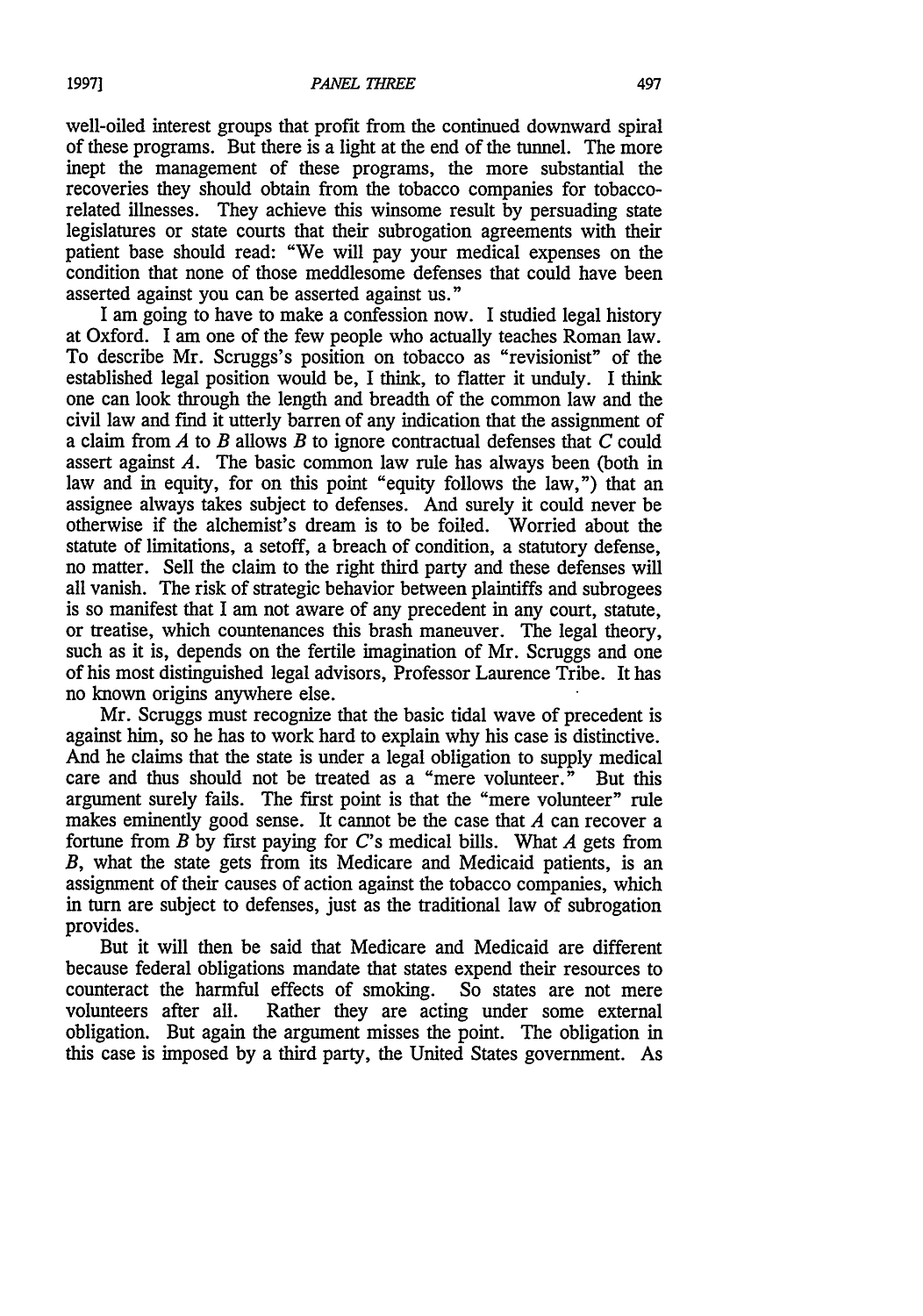such, it takes the form of another unfunded mandate. Surely the right answer is for the states and the federal government to work their disagreements out between themselves. It is not to export them onto tort defendants. The remedy for the state is to insist that federal revenues be used to fund the discharge of state obligations. It creates far too much risk of collusive behavior between state and federal government to allow the federal compulsion of state action to create remedies against individual defendants that would otherwise not exist. That rule would be regarded as virtually self-evident in contexts apart from tobacco. It seems as though it should be regarded as self-evident in this context as well. If *A* and *B* by contract cannot impose obligations on *C,* then *A* by command to *B* cannot unilaterally impose obligations on *C* either.

All this is not to say that Medicare and Medicaid can do nothing to control expenses. Consider, for example, these points. Presently the Medicare and Medicaid programs make no provision for differential premiums for smokers and nonsmokers. But there is no reason in principle why both governments could not, if they so choose, charge differential premiums for smokers to cover their increased risk of various types of covered illnesses. That approach would create incentives to reduce the level of smoking, and it also would reduce any implicit subsidy that nonsmokers are forced to pay for the benefit of smokers. But that solution has thus far fallen on deaf ears. Yet it is one that is commonly followed by private insurers that take smoking into account in their underwriting practices. It could, and perhaps should, be done here.

No matter how one thinks about the matter, therefore, the one fixed piece of the legal environment is the traditional rule that requires subrogees to take subject to defenses against their subrogors. That rule was traditionally respected in all Medicare and Medicaid contexts which required subrogation from recipients, but did not, as the recent wave of lawsuits have tried to do, circumvent that requirement.

That in turn brings us back to why it is so imperative for Mr. Scruggs to do an end-run around established law. The individual lawsuits have foundered on a mix of causation and assumption of risk defenses (not to mention preemption) that have a sturdiness before juries not appreciated by the popular press. The ambiguity on causation is one that is deep in the law. Does it mean that if something is done (a blow to the skull) then something else necessarily follows (death), which otherwise would not have happened before. Is the world one, where the probability of death without the defendant's act is zero, but with it becomes one-a strictly deterministic universe. Recent theoretical developments in causation have suggested that very few cases fit into this strong push/pull, on/off category. Rather most cases of causation often contain probabilistic assertion, such that the occurrence of defendant's action (the discharge of toxins) increases the risk or hazard of injury to the plaintiff. No longer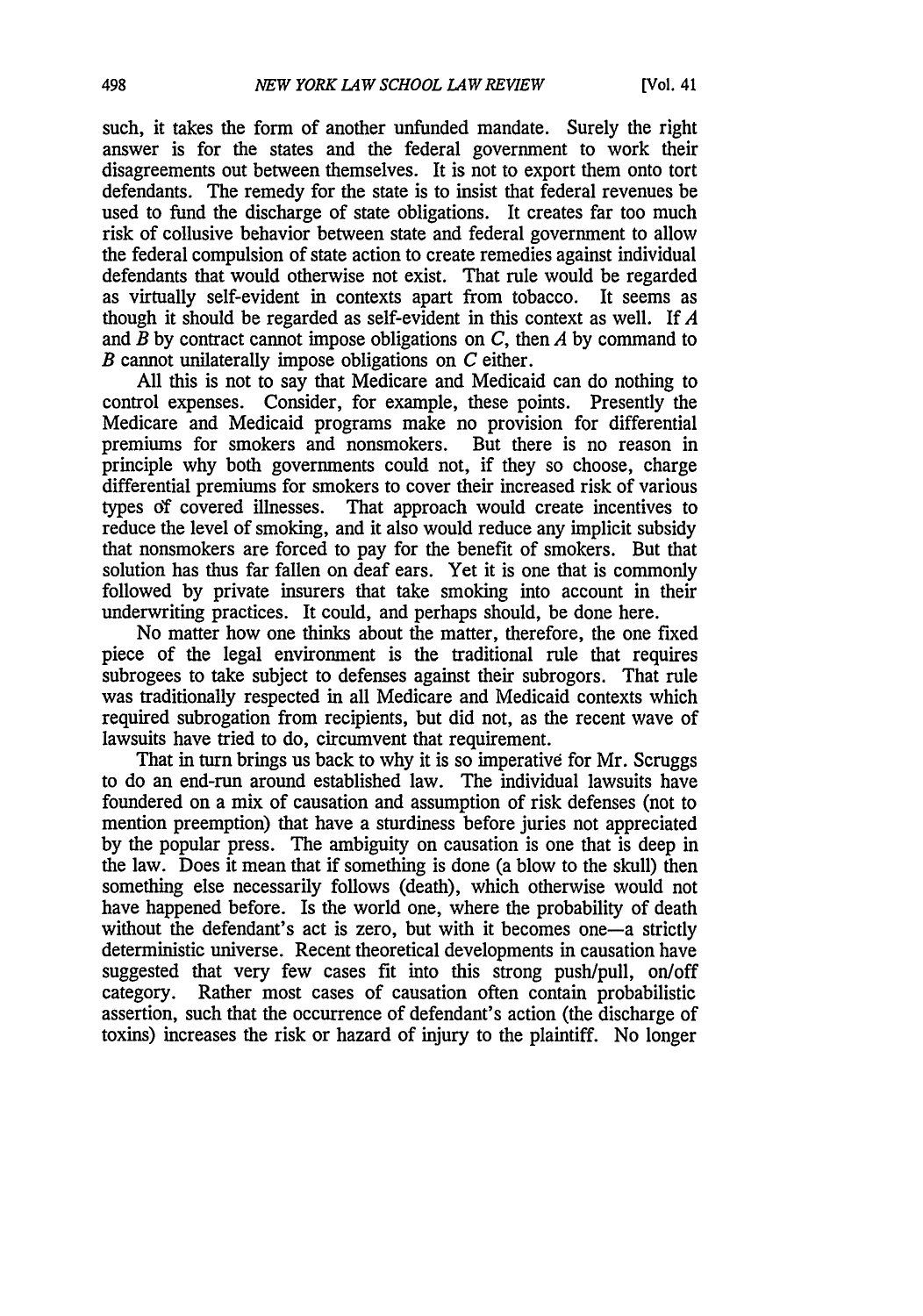do we have the on/off category. Rather, we have a higher probability of harm conditional upon the defendant's action than without it.

Smoking surely fits into this increased risk or hazard category. But once that becomes the relevant causal argument, then it makes far more plausible the assumption of risk defenses, which when all is done say that some people are prepared to assume an increased risk or hazard in order to obtain some other benefit or pleasure which they regard as of equal or greater value. In this calculation it surely helps the tobacco companies that nicotine is a generic constant whose chemical and psychological characteristics have been well ventilated in the popular press and medical literature for years. It becomes credible therefore to insist that these risks are of common knowledge so that they are assumed by individuals who choose to smoke. And it strengthens that case that many who choose to smoke also choose to vary the quantity of cigarettes they consume, the type of cigarettes they consume, and in many instances to quit altogether. The aggregate pattern of behavior looks as though as the perceived price of smoking increases the level of consumption goes down. Putting all this information together in concentrated form amounts to a formidable defense that has thus far persuaded most juries and most courts, regardless of their sympathies to the tobacco industry. Yet the new lawsuits by avoiding the typical subrogation requirements utterly eviscerate the core of the available defenses.

So what should be done? People can decide to stop smoking. Or, the government can decide that it is not going to provide smokers with this kind of insurance without making the needed risk adjustments. The government can impose a tax and then simply say that it will not go into general revenues, but it will have to be sufficient to cover the number of smoking-related illnesses. The government might even, God forbid, decide that it is going to ban tobacco on the grounds that the external costs are not worth it. But, the one alternative that is absolutely unacceptable is precisely the one that Mr. Scruggs pronounces as "fair." As Mr. Scruggs has put the proposition to us, first, we play the game under the conventional rules, and now that we have had a history of fifty years, we will retroactively impose a system of liability—which nobody dreamed of. We are tempted to call this new-found invention more ancient than Methuselah, and thus cloak our inventiveness in the veil of history.

And I thought that tort litigation was approaching some level of parity, fairness, and balanced playing fields. But what some now want to do is redefine the playing field so that somebody who comes in, technically, as an assignee, now has an independent claim. What the government is constitutionally able to do on this world-view is pass legislation that says the tobacco companies owe it  $X$  billion dollars. That